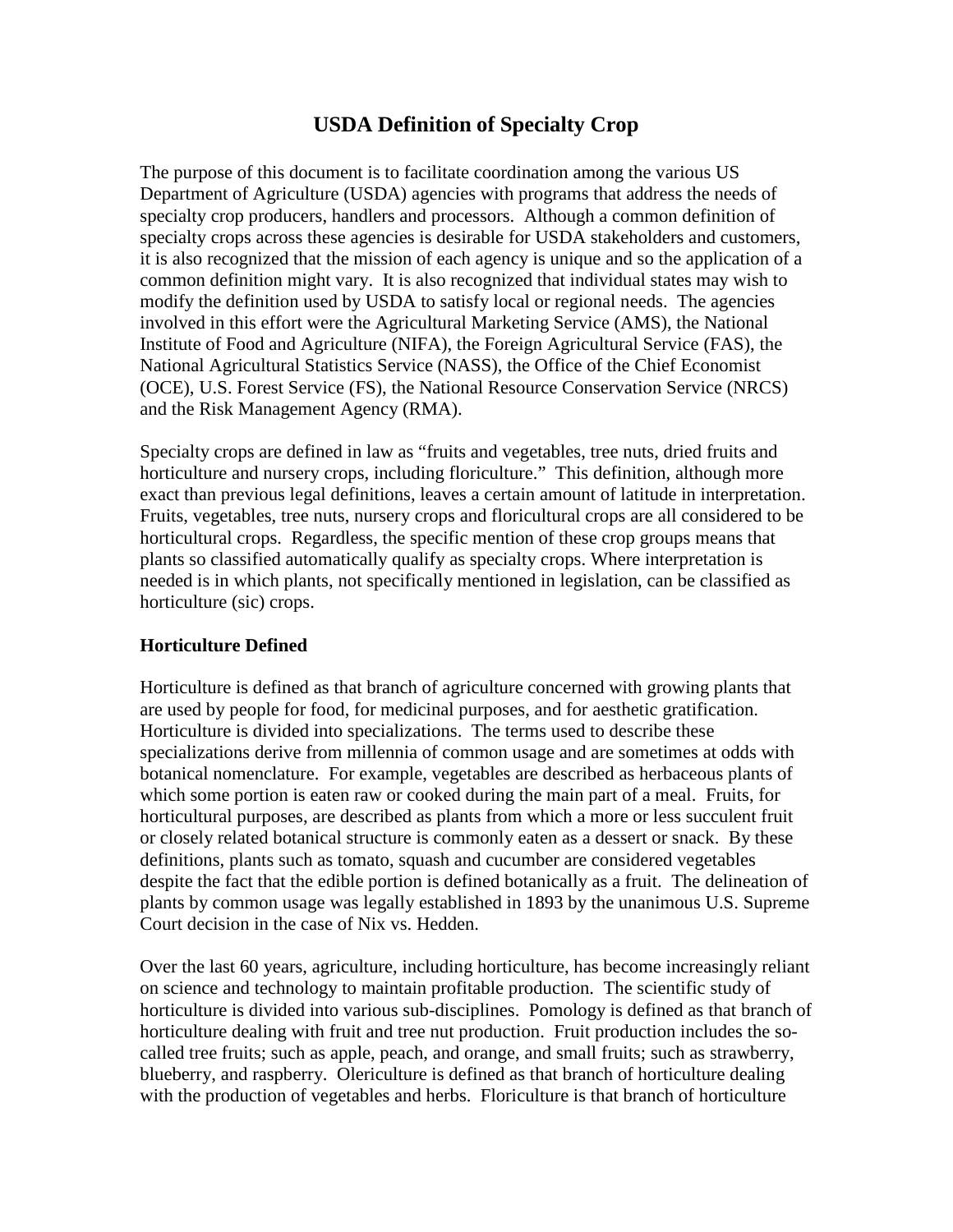dealing with the production of field-grown or greenhouse-grown plants for their flowers or showy leaves. Environmental horticulture is that branch of horticulture that deals with the production of plants for ornamental use in constructed environments, both indoors and outdoors.

There are many facets to environmental horticulture. Nursery production involves growing plants under intensive management for use in another location. Nurseries are defined in a variety of ways: a) the type of plant grown, such as fruit tree, turf or Christmas tree nurseries; b) the function of the nursery, such as production, wholesale, retail, mail-order or landscape nurseries; and c) the production system, such as fieldgrown or container-grown. Landscape horticulture involves the design, installation, and maintenance of both outdoor and indoor environments. Public horticulture involves the design and maintenance of arboreta, public gardens, parks, and athletic facilities. Horticultural therapy involves the use of horticultural plants to improve the condition of people with physical, intellectual or emotional disabilities. Horticultural therapy also includes the use of plants in hospitals and other medical facilities to ease the pain and suffering of patients. Home horticulture involves the use of horticultural plants as a recreational activity, generally by non-professionals. Home horticulture is the most popular hobby in the United States with a commercial value of over \$35 billion in 2012.

#### **Crop Defined**

There are many definitions of the word "crop". When referring to plants, USDA considers crops to be those plants that are cultivated either for sale or for subsistence. There are many plants that are specialty crops when cultivated, but are also collected from wild populations. Wild plants are not considered specialty crops even though they may be used for the same purpose as cultivated plants. This is somewhat common among medicinal herbs and woodland plants. There are a number of native ferns that are collected from wild populations for use in the floral trade. There are also a number of marine plants that are collected from wild populations both for direct consumption and for industrial uses. Although these are specialty uses, wild plants are not considered specialty crops by USDA. However, natural populations of native plants that are brought into cultivation, such as sugar maple trees, pecans, blueberry, huckleberry and cranberry are considered specialty crops by USDA. In order for a plant to be considered cultivated, some form of management must be applied. The intensity of the management is not critical to determining whether a plant is cultivated or not. This definition includes plants, mushrooms, or plant products harvested from "wild areas" whose populations are managed, monitored and documented to ensure long-term, sustainable production. If a naturally occurring population of plants is brought under management and that plant satisfies the definition of specialty crop presented in the second paragraph of this document, then those plants would be considered specialty crops. It is common for such plants to be designated "wild-harvested" for marketing purposes. Such a designation does not preclude a plant from being considered a specialty crop as long as the above criteria are met. For the purpose of some programs in which state agencies are the eligible entities, states may choose to define plants or mushrooms collected from the wild as specialty crops.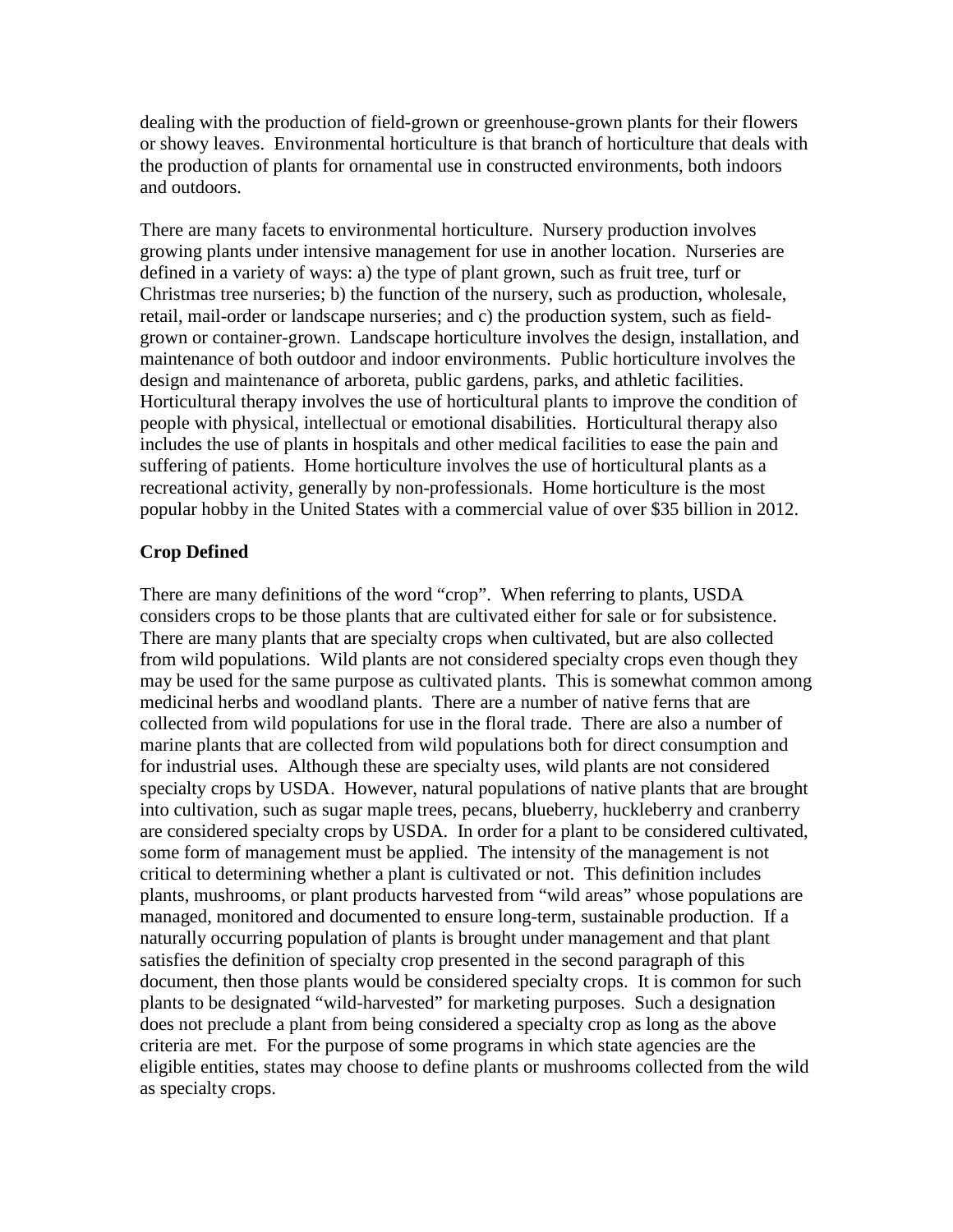Similarly, some cultivated plants have multiple uses. Amaranth may be grown as a leafy green, or it may be grown as a grain. Leafy greens are vegetables, therefore amaranth grown in such a manner would be considered a specialty crop. However, grains are not specialty crops, therefore amaranth grown for grain would not be considered a specialty crop. There are many other examples of crops with multiple uses and an exhaustive list would not be possible here. However, the following groups of crops are not considered specialty crops: commodity or program crops, (any crop for which a grower receives federal payments), grains (corn, wheat, rice, etc.), oil seed crops (canola, soy bean, camelina, etc), bio-energy crops (switchgrass, sugar cane, etc), forages (hay, alfalfa, clover, etc.), field crops (peanut, sugar beet, cotton, etc.), and plants federally controlled as illegal drug plants (cannabis, coca).

The following appendices give examples of plants that are considered specialty crops by USDA. These appendices are not intended to be all-inclusive, but rather are intended to give examples of the most common members of the various groups.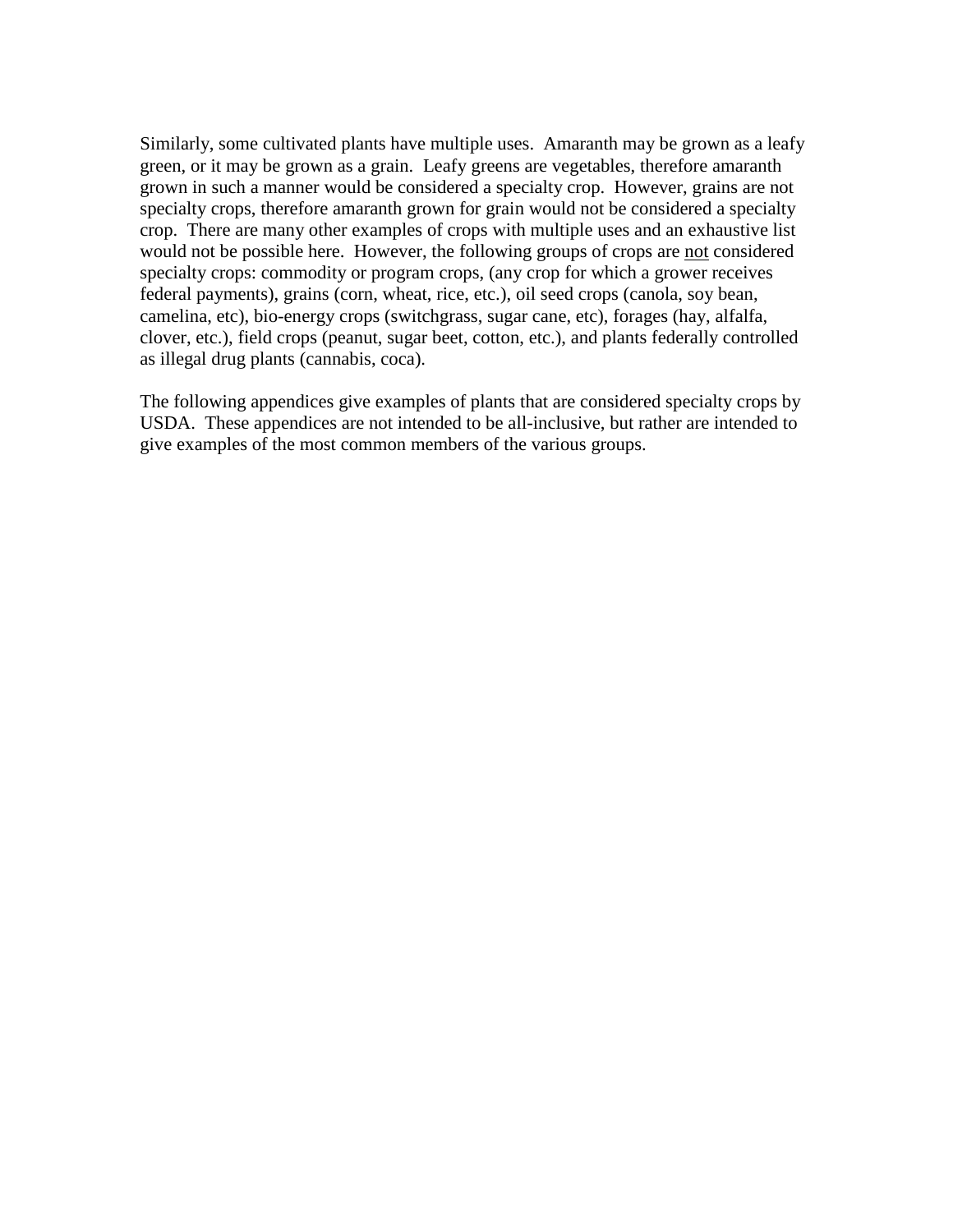| Almond              | Grape (including raisin) |  |
|---------------------|--------------------------|--|
| Apple               | Guava                    |  |
| Apricot             | Kiwi                     |  |
| Avocado             | Litchi                   |  |
| Banana              | Macadamia                |  |
| Blackberry          | Mango                    |  |
| Blueberry           | Nectarine                |  |
| <b>Breadfruit</b>   | Olive                    |  |
| Cacao               | Papaya                   |  |
| Cashew              | Passion fruit            |  |
| Citrus              | Peach                    |  |
| Cherimoya           | Pear                     |  |
| Cherry              | Pecan                    |  |
| Chestnut (for nuts) | Persimmon                |  |
| Coconut             | Pineapple                |  |
| Coffee              | Pistachio                |  |
| Cranberry           | Plum (including prune)   |  |
| Currant             | Pomegranate              |  |
| Date                | Quince                   |  |
| Feijou              | Raspberry                |  |
| Fig                 | Strawberry               |  |
| Filbert (hazelnut)  | Suriname cherry          |  |
| Gooseberry          | Walnut                   |  |

Appendix A – List of Plants Commonly Considered Fruits and Tree Nuts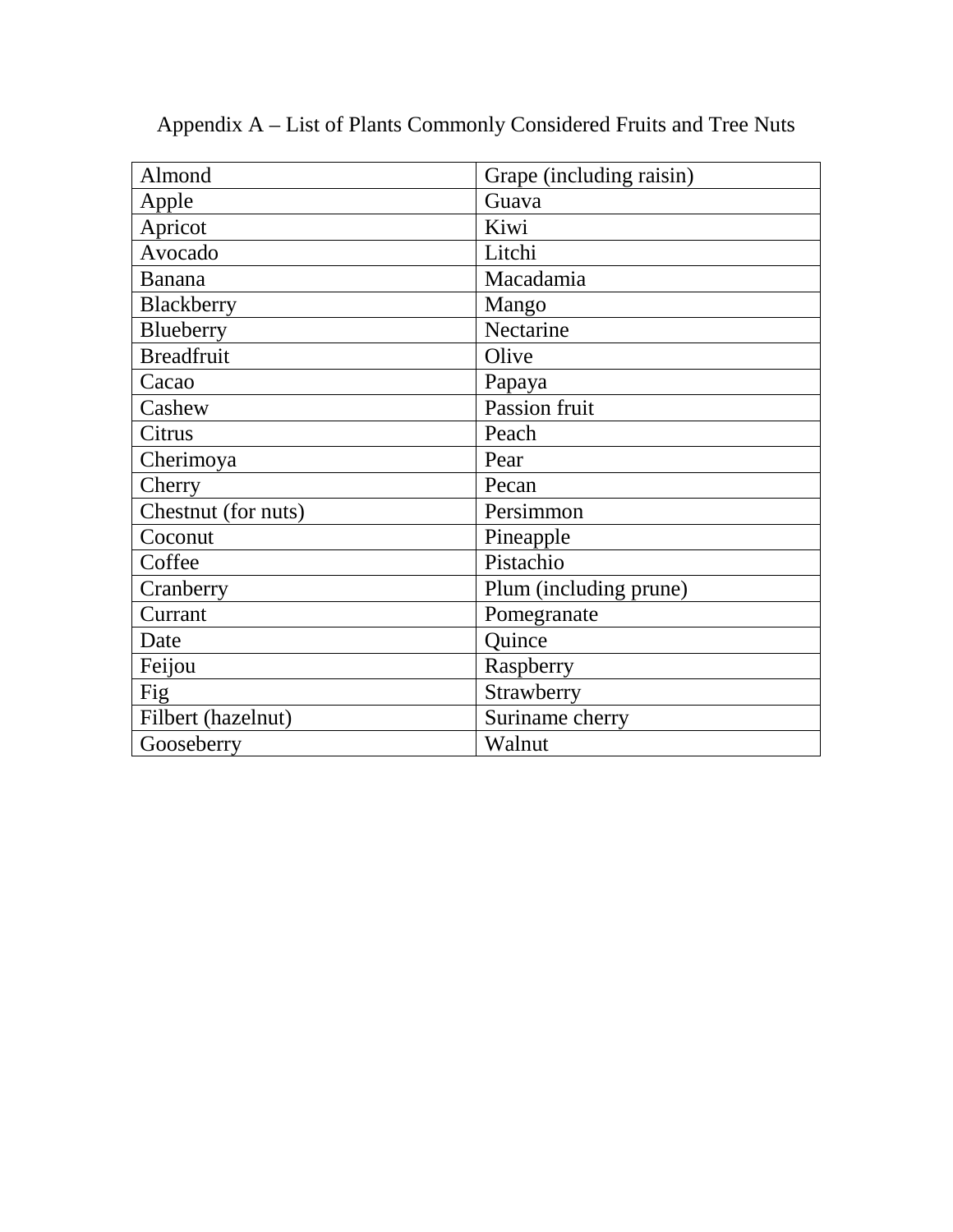| Artichoke                          | Mustard and other greens      |  |
|------------------------------------|-------------------------------|--|
| Asparagus                          | Okra                          |  |
| Bean                               | Pea                           |  |
| Snap or green                      | Garden, English or edible pod |  |
| Lima                               | Dry, edible                   |  |
| Dry, edible                        |                               |  |
| Beet, table                        | onion                         |  |
| Broccoli (including broccoli raab) | Opuntia                       |  |
| <b>Brussels</b> sprouts            | Parsley                       |  |
| Cabbage (including Chinese)        | Parsnip                       |  |
| Carrot                             | Pepper                        |  |
| Cauliflower                        | Potato                        |  |
| Celeriac                           | Pumpkin                       |  |
| Celery                             | Radish (all types)            |  |
| Chive                              | Rhubarb                       |  |
| Collards (including kale)          | Rutabaga                      |  |
| Cucumber                           | Salsify                       |  |
| Eggplant                           | Spinach                       |  |
| Endive                             | Squash (summer and winter)    |  |
| Garlic                             | Sweet corn                    |  |
| Horseradish                        | Sweet potato                  |  |
| Kohlrabi                           | Swiss chard                   |  |
| Leek                               | Taro                          |  |
| Lettuce                            | Tomato (including tomatillo)  |  |
| Melon (all types)                  | Turnip                        |  |
| Mushroom                           | Watermelon                    |  |

# Appendix B – A List of Plants Commonly Considered Vegetables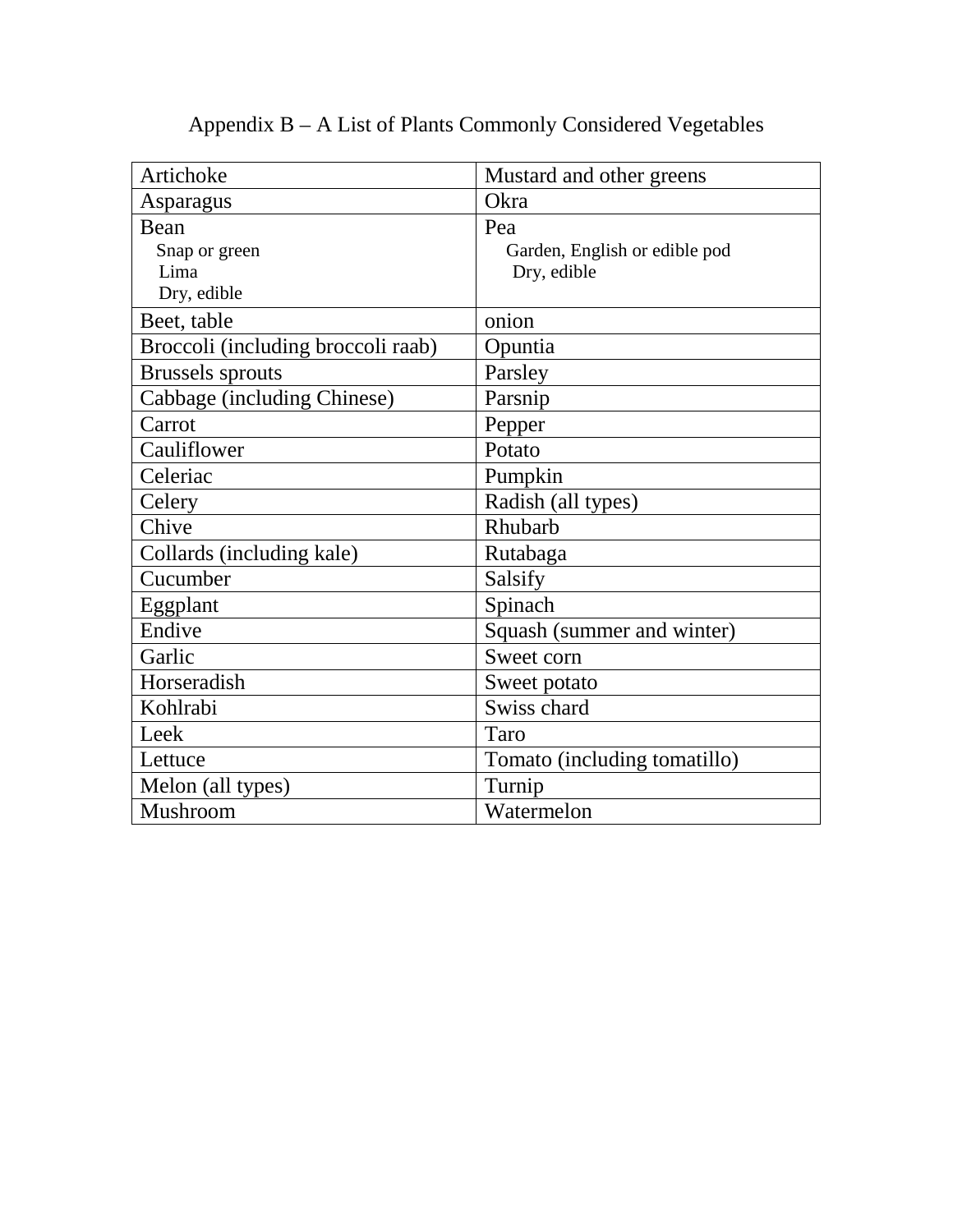| Ajwain                    | Clary                    | Malabathrum        |
|---------------------------|--------------------------|--------------------|
| Allspice                  | Cloves                   | Marjoram           |
| Angelica                  | Comfrey                  | Mint (all types)   |
| Anise                     | Common rue               | Nutmeg             |
| Annatto                   | Coriander                | Oregano            |
| Artemisia (all types)     | Cress                    | Orris root         |
| Asafetida                 | Cumin                    | Paprika            |
| Basil (all types)         | Curry                    | Parsley            |
| Bay (cultivated)          | Dill                     | Pepper             |
| <b>Bladder</b> wrack      | Fennel                   | Rocket (arugula)   |
| <b>Bolivian coriander</b> | Fenugreek                | Rosemary           |
| <b>Borage</b>             | Filé (gumbo, cultivated) | Rue                |
| Calendula                 | Fingerroot               | Saffron            |
| Chamomile                 | French sorrel            | Sage (all types)   |
| Candle nut                | Galangal                 | Savory (all types) |
| Caper                     | Ginger                   | Tarragon           |
| Caraway                   | Hops                     | Thyme              |
| Cardamom                  | Horehound                | Turmeric           |
| Cassia                    | Hyssop                   | Vanilla            |
| Catnip                    | Lavender                 | Wasabi             |
| Chervil                   | Lemon balm               | Water cress        |
| Chicory                   | Lemon thyme              |                    |
| Cicely                    | Lovage                   |                    |
| Cilantro                  | Mace                     |                    |
| Cinnamon                  | Mahlab                   |                    |

## Appendix C: A List of Plants Commonly Considered Culinary Herbs and Spices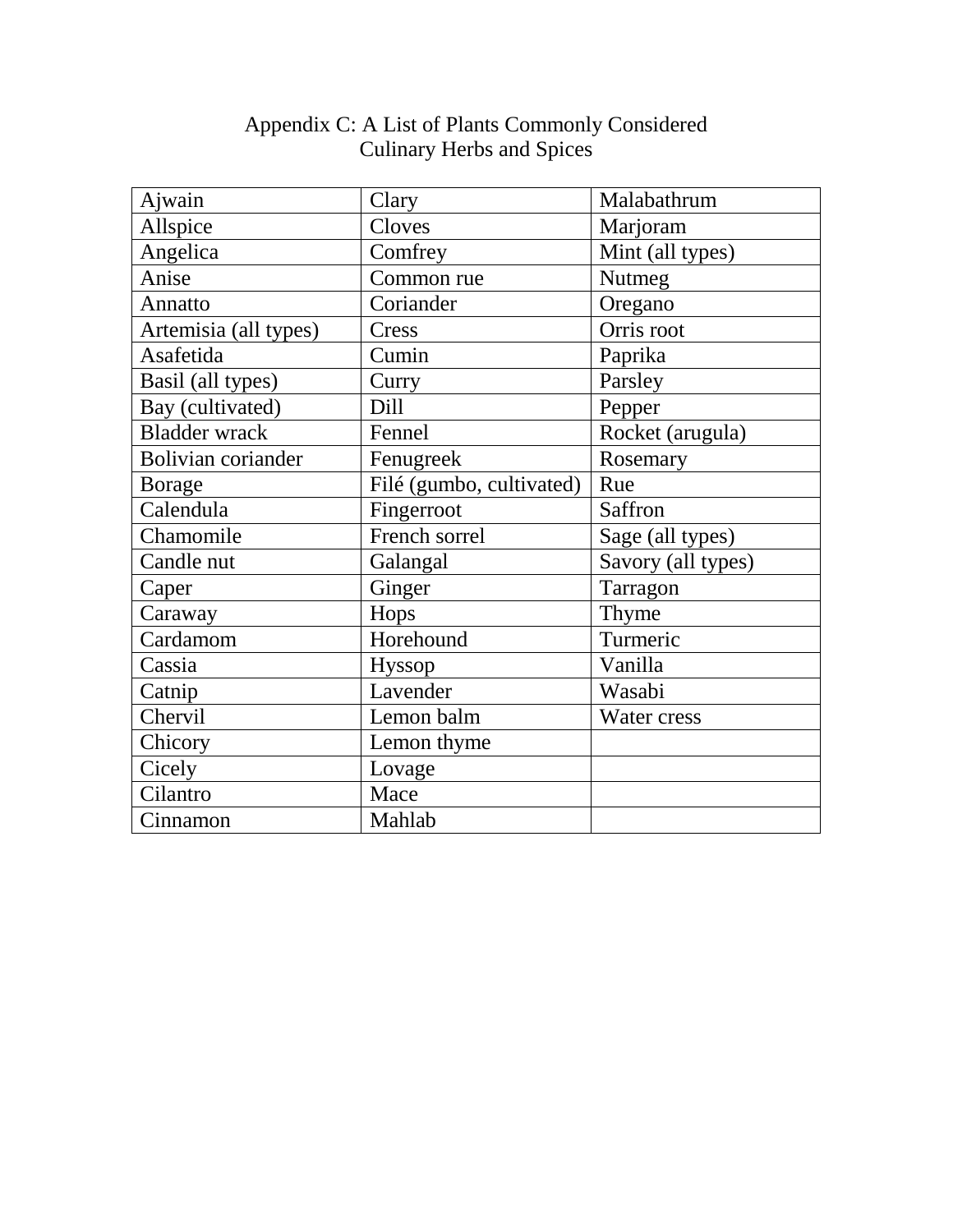| Artemissia   | Liquorice       |
|--------------|-----------------|
| Arum         | Marshmallow     |
| Astragalus   | Mullein         |
| <b>Boldo</b> | Passion flower  |
| Cananga      | Patchouli       |
| Comfrey      | Pennyroyal      |
| Coneflower   | Pokeweed        |
| Ephedra      | St. John's wort |
| Fenugreek    | Senna           |
| Feverfew     | Skullcap        |
| Foxglove     | Sonchus         |
| Ginko biloba | Sorrel          |
| Ginseng      | Stevia          |
| Goat's rue   | Tansy           |
| Goldenseal   | Urtica          |
| Gypsywort    | Witch hazel     |
| Horehound    | Wood betony     |
| Horsetail    | Wormwood        |
| Lavender     | Yarrow          |
|              | Yerba buena     |

#### Appendix D: A List of Plants Commonly Considered Medicinal Herbs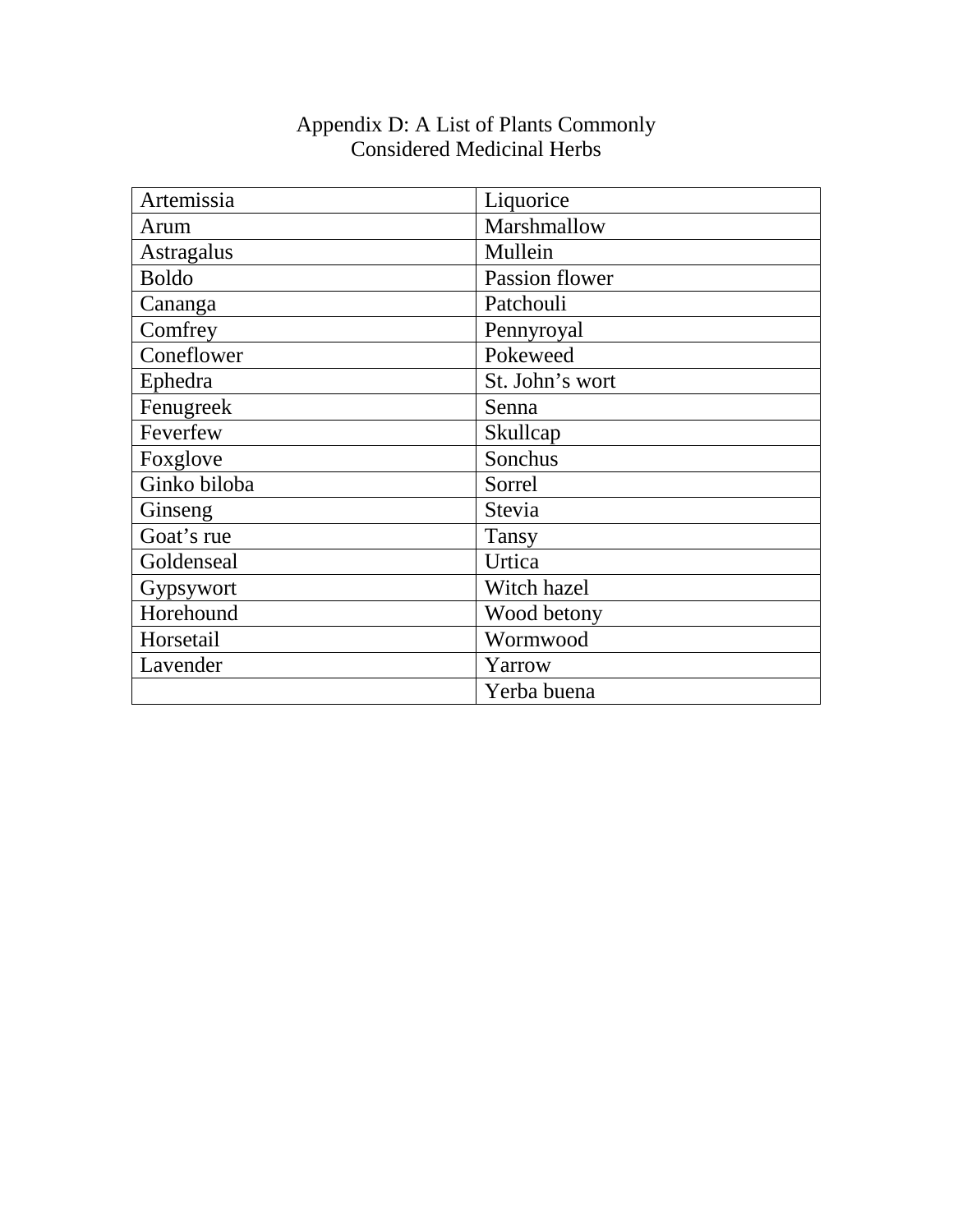# Appendix E

# Plants Commonly Considered Floriculture and Nursery Crops

This list includes the major segments of floriculture and nursery crops. For each segment, a non-exclusive list of the most common plants is provided. Providing a complete list for each segment would not be practical given the thousands of different ornamental plant taxa that are commercially produced.

| Annual bedding plants (begonia, coleus, dahlia, geranium, impatiens,             |
|----------------------------------------------------------------------------------|
| marigold, pansy, petunia, snapdragon, vegetable transplants, etc.)               |
| Broadleaf evergreens (azalea, boxwood, cotoneaster, euonymus, holly,             |
| pieris, rhododendron, viburnum, etc.)                                            |
| Christmas trees (balsam fir, blue spruce, Douglas fir, Fraser fir, living        |
| Christmas tree, noble fir, scots pine, white pine, etc.)                         |
| Cut cultivated greens (asparagus fern, coniferous evergreens, eucalyptus,        |
| holly, leatherleaf fern, pittosporum, etc.)                                      |
| Cut flowers (carnation, chrysanthemum, delphinium, gladiolus, iris, lily,        |
| orchid, rose, snapdragon, tulip, etc.)                                           |
| Deciduous flowering trees (crabapple, dogwood, crepe myrtle, flowering           |
| pear, flowering cherry, flowering plum, hawthorn, magnolia, redbud,              |
| service berry, etc.)                                                             |
| Deciduous shade trees (ash, elm, honey locust, linden, maple, oak, poplar,       |
| sweetgum, sycamore, etc.)                                                        |
| Deciduous shrubs (barberry, buddleia, hibiscus, hydrangea, rose, spirea,         |
| viburnum, weigela, etc.)                                                         |
| Foliage plants (anthurium, bromeliad, cacti, dieffenbachia, dracaena, fern,      |
| ficus, ivy, palm, philodendron, spathipyllum, etc.)                              |
| Fruit and nut plants (berry plants, citrus trees, deciduous fruit and nut trees, |
| grapevines, etc.)                                                                |
| Landscape conifers (arborvitae, chamaecyparis, fir, hemlock, juniper, pine,      |
| spruce, yew, etc.)                                                               |
| Potted flowering plants (African violet, azalea, florist chrysanthemum,          |
| flowering bulbs, hydrangea, lily, orchid, poinsettia, rose, etc.)                |
| Potted herbaceous perennials (astilbe, columbine, coreopsis, daylily,            |
| delphinium, dianthus, garden chrysanthemum, heuchera, hosta, ivy,                |
| ornamental grasses, peony, phlox, rudbeckia, salvia, vinca, etc.)                |
| Propagative materials (bare-root divisions, cuttings, liners, plug seedlings,    |
| tissue-cultured plantlets, prefinished plants, etc.)                             |
|                                                                                  |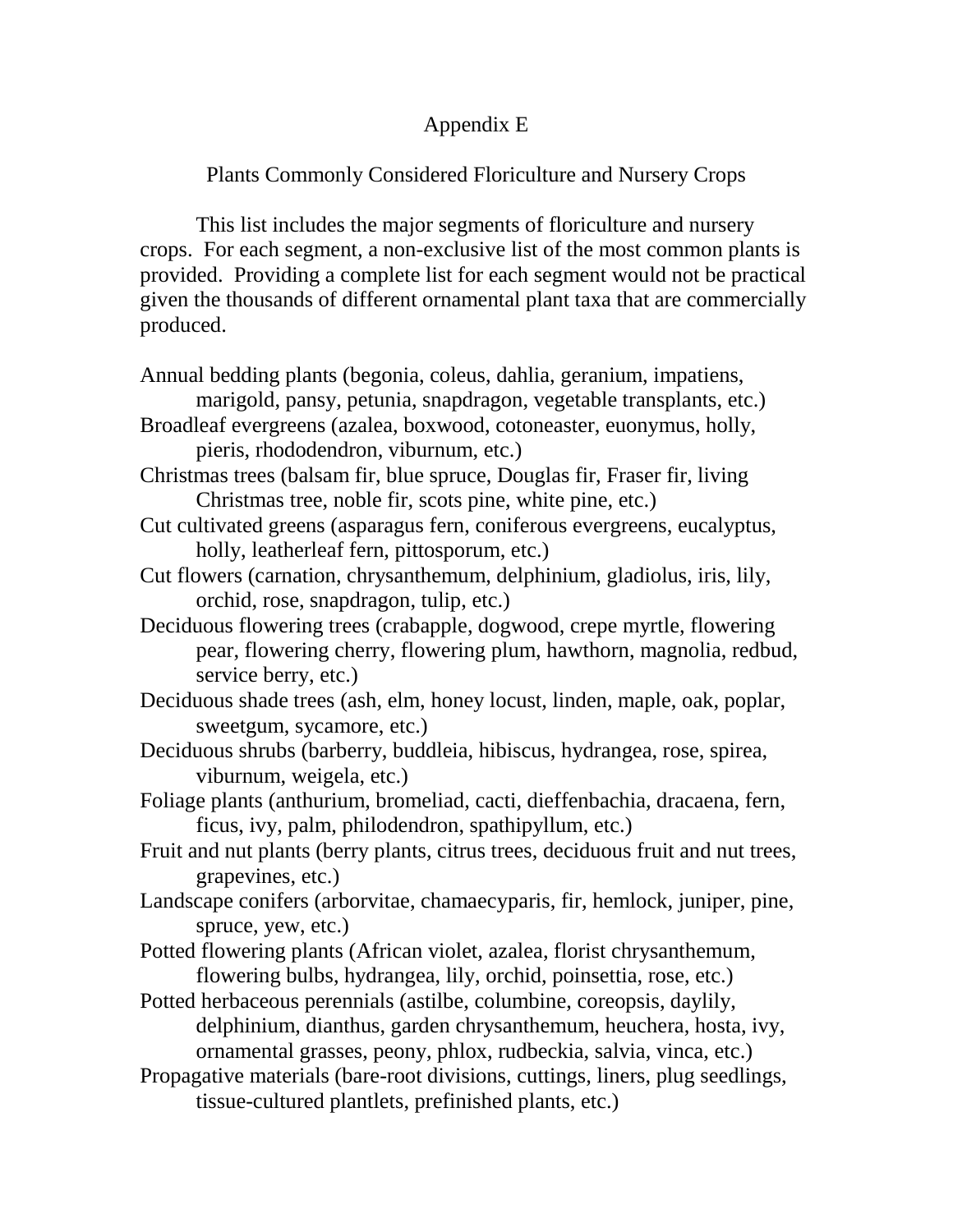# Appendix F Examples of Ineligible Crops

The following lists are not intended to be all inclusive but to provide guidance based on previous inquiries.

#### **Oil Seed Crops (including oil and non-oil culivars)**

Camelina Canola **Cottonseed** Crambe Flaxseed Linseed Mustard seed Peanut Rapeseed Safflower Sesame Soybean Sunflower seed

#### **Field and Grain Crops**

Amaranth for grain Buckwheat Barley Corn **Cotton** Grain sorghum **Otas** Peanut Proso millet Rye Quinoa Rice (including wild) Sugar beet Sugarcane Tobacco Wheat